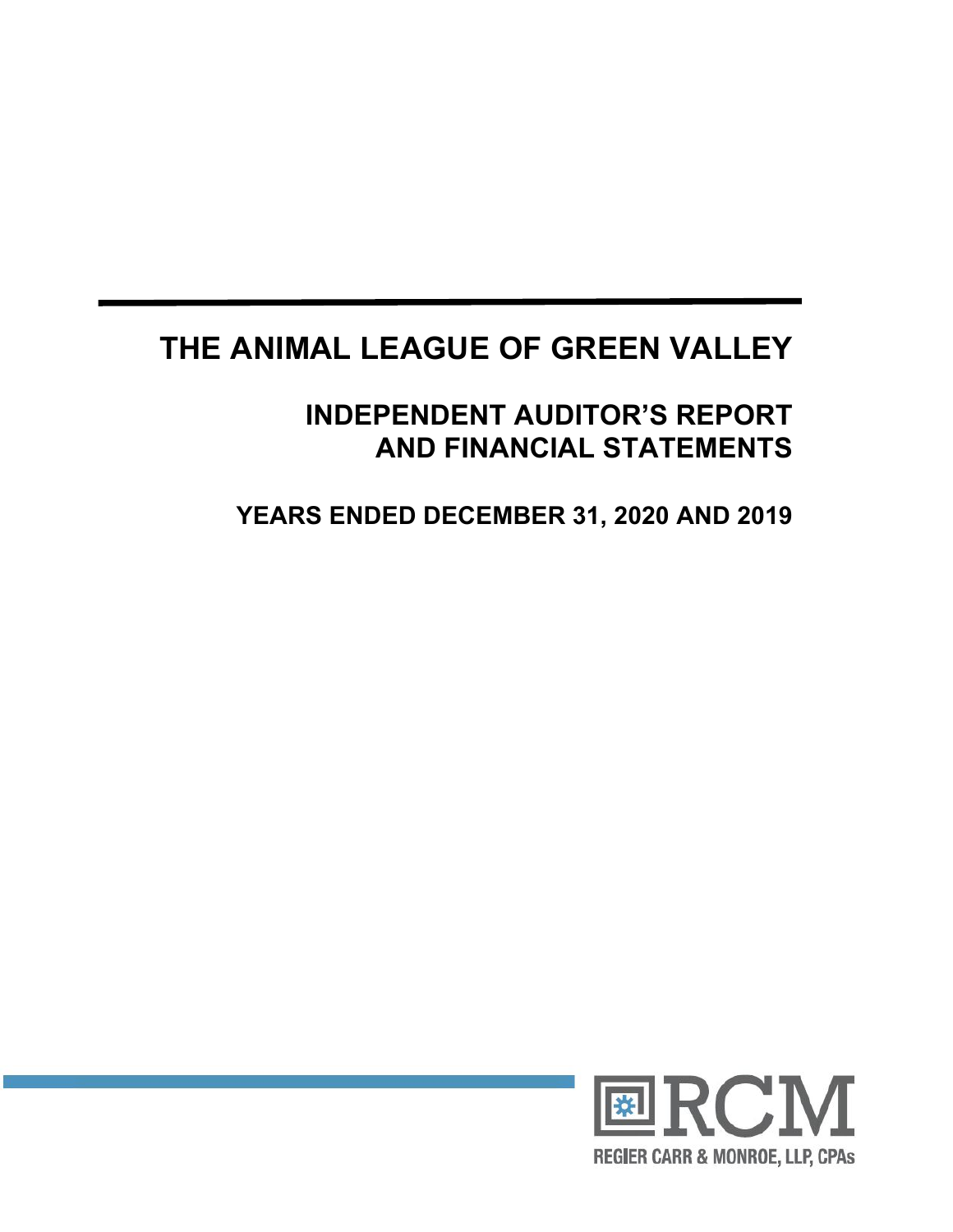# THE ANIMAL LEAGUE OF GREEN VALLEY

## **TABLE OF CONTENTS**

## Page

| <b>Financial Statements</b> |  |
|-----------------------------|--|
|                             |  |
|                             |  |
|                             |  |
|                             |  |
|                             |  |
|                             |  |
|                             |  |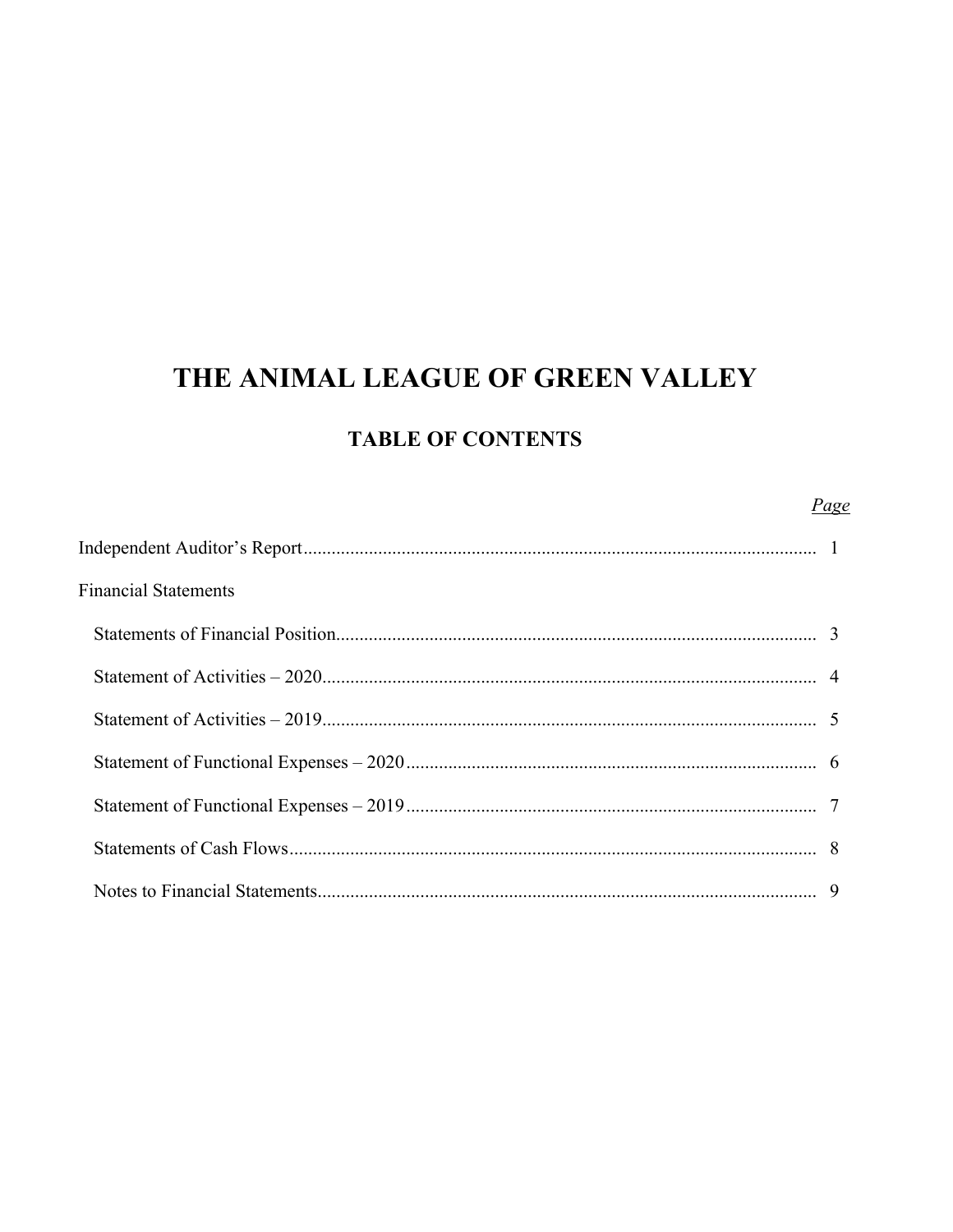

## **INDEPENDENT AUDITOR'S REPORT**

Board of Directors The Animal League of Green Valley Green Valley, Arizona

We have audited the accompanying financial statements of The Animal League of Green Valley (a nonprofit organization), which comprise the statement of financial position as of December 31, 2020, and the related statements of activities, functional expenses, and cash flows for the year then ended, and the related notes to the financial statements.

#### **Management's Responsibility for the Financial Statements**

Management is responsible for the preparation and fair presentation of these financial statements in accordance with accounting principles generally accepted in the United States of America; this includes the design, implementation, and maintenance of internal control relevant to the preparation and fair presentation of financial statements that are free from material misstatement, whether due to fraud or error.

#### **Auditor's Responsibility**

Our responsibility is to express an opinion on these financial statements based on our audit. We conducted our audit in accordance with auditing standards generally accepted in the United States of America. Those standards require that we plan and perform the audit to obtain reasonable assurance about whether the financial statements are free from material misstatement.

An audit involves performing procedures to obtain audit evidence about the amounts and disclosures in the financial statements. The procedures selected depend on the auditor's judgment, including the assessment of the risks of material misstatement of the financial statements, whether due to fraud or error. In making those risk assessments, the auditor considers internal control relevant to the entity's preparation and fair presentation of the financial statements in order to design audit procedures that are appropriate in the circumstances, but not for the purpose of expressing an opinion on the effectiveness of the entity's internal control. Accordingly, we express no such opinion. An audit also includes evaluating the appropriateness of accounting policies used and the reasonableness of significant accounting estimates made by management, as well as evaluating the overall presentation of the financial statements.

We believe that the audit evidence we have obtained is sufficient and appropriate to provide a basis for our audit opinion.

#### *(continued)*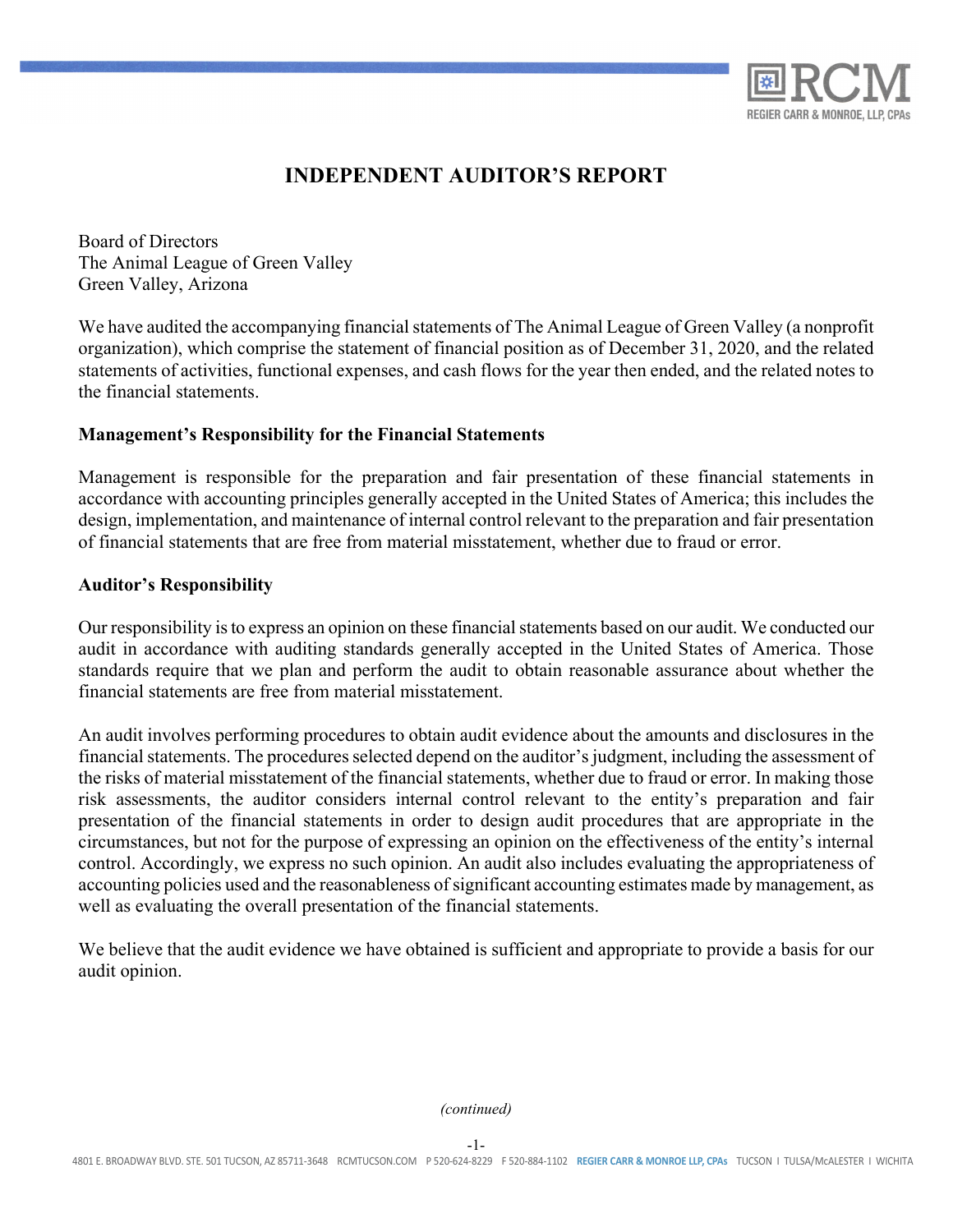## **Opinion**

In our opinion, the financial statements referred to above present fairly, in all material respects, the financial position of The Animal League of Green Valley as of December 31, 2020, and the changes in its net assets and its cash flows for the year then ended in accordance with accounting principles generally accepted in the United States of America.

## **Other Matter**

The 2019 financial statements were reviewed by us and our report thereon, dated June 30, 2020, stated we were not aware of any material modifications that should be made to those statements for them to be in accordance with accounting principles generally accepted in the United States of America. However, a review is substantially less in scope than an audit and does not provide a basis for the expression of an opinion on the financial statements as a whole.

Regier Lant Monvie, L.L.P.

July 6, 2021 Tucson, Arizona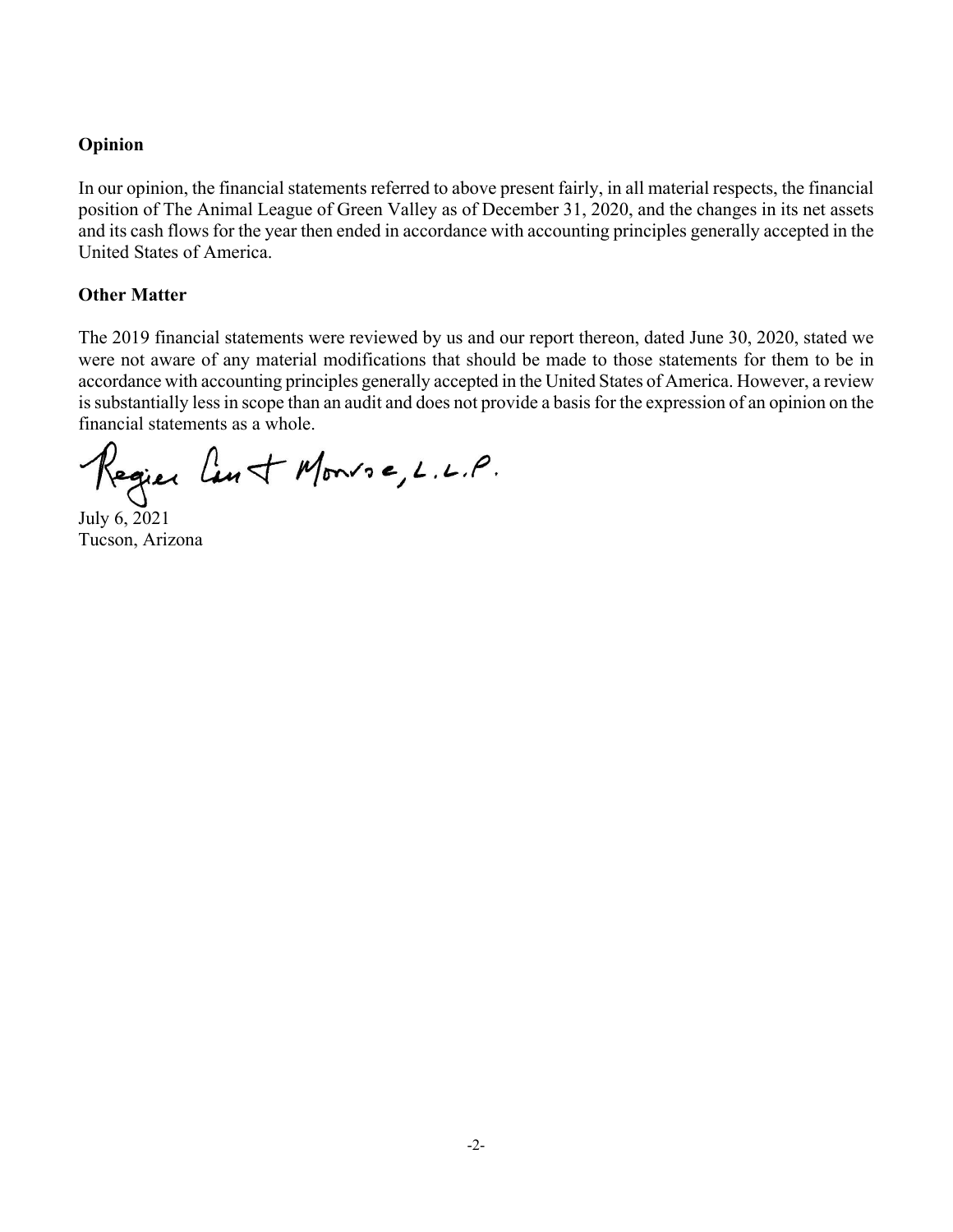## **THE ANIMAL LEAGUE OF GREEN VALLEY STATEMENTS OF FINANCIAL POSITION**

December 31, 2020 and 2019

| <b>ASSETS</b>                                            |                        |                         |
|----------------------------------------------------------|------------------------|-------------------------|
|                                                          | Audited<br>2020        | Reviewed<br>2019        |
| <b>CURRENT ASSETS</b>                                    |                        |                         |
| Cash and cash equivalents                                | \$1,005,546            | \$1,125,318             |
| Cash reserves                                            | 154,636                | 225,746                 |
| Accounts receivable                                      |                        | 18,594                  |
| Investments                                              | 754,018                | 70,517                  |
| Prepaid expenses                                         | 9,640                  | 6,615                   |
| Total current assets                                     | 1,923,840              | 1,446,790               |
| PROPERTY AND EQUIPMENT, NET                              | 2,490,425              | 2,580,893               |
| <b>Total</b> assets                                      | \$4,414,265            | \$4,027,683             |
| <b>LIABILITIES AND NET ASSETS</b>                        |                        |                         |
| <b>CURRENT LIABILITIES</b>                               |                        |                         |
| Accounts payable and accrued liabilities                 | 26,391<br>$\mathbb{S}$ | $\mathcal{S}$<br>83,468 |
| <b>NET ASSETS</b>                                        |                        |                         |
| Net assets without donor restrictions                    | 4,224,485              | 3,718,485               |
| Net assets without donor restrictions - board designated | 154,636                | 152,599                 |
| Total net assets without donor restrictions              | 4,379,121              | 3,871,084               |
| Net assets with donor restrictions                       | 8,753                  | 73,131                  |

Total net assets 4,387,874 3,944,215 Total liabilities and net assets  $$4,414,265$   $$4,027,683$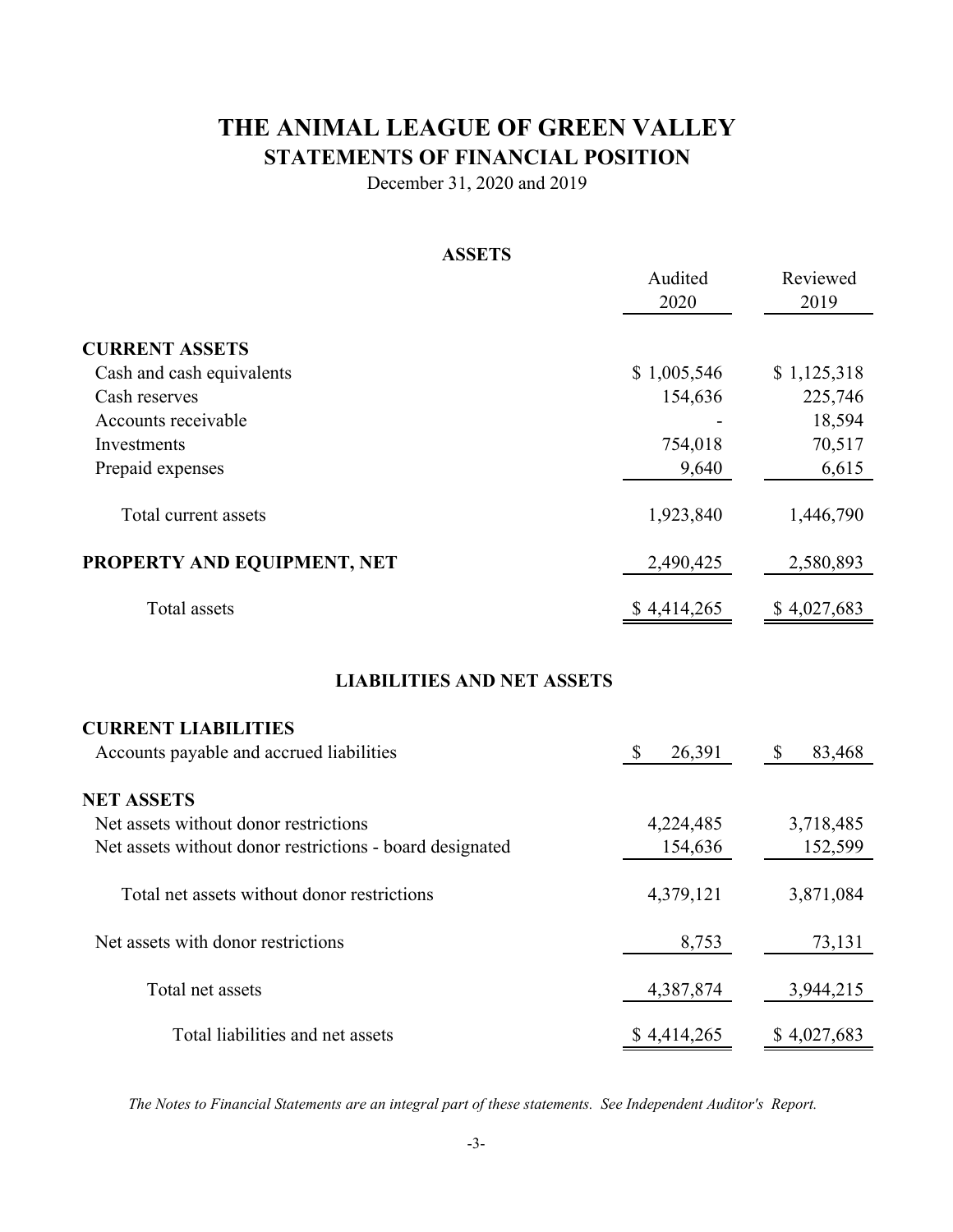## **THE ANIMAL LEAGUE OF GREEN VALLEY STATEMENT OF ACTIVITIES**

For the Year Ended December 31, 2020 *Audited*

|                                       | <b>Without Donor</b> | With Donor   |                                        |
|---------------------------------------|----------------------|--------------|----------------------------------------|
|                                       | Restrictions         | Restrictions | Total                                  |
| <b>REVENUES</b>                       |                      |              |                                        |
| Contributions received                | \$<br>525,063        | 50,000<br>\$ | $\mathbb{S}$<br>575,063                |
| Fee income                            | 44,292               |              | 44,292                                 |
| Thrift shop/The Attic                 | 231,916              |              | 231,916                                |
| <b>Estates</b>                        | 500,890              |              | 500,890                                |
| Fundraising                           | 24,919               |              | 24,919                                 |
| Grants                                | 2,500                |              | 2,500                                  |
| Interest income                       | 2,977                |              | 2,977                                  |
| In-kind salaries                      | 451,815              |              | 451,815                                |
| Other income                          | 8,620                |              | 8,620                                  |
| Gain on sale of investments           | 12,088               |              | 12,088                                 |
| Investment income                     | 8,076                |              | 8,076                                  |
| Unrealized gain on investments        | 19,033               |              | 19,033                                 |
| Net assets released from restrictions |                      |              |                                        |
| Satisfaction of purpose restrictions  | 114,378              | (114,378)    |                                        |
| Total revenues                        | 1,946,567            | (64, 378)    | 1,882,189                              |
| <b>EXPENSES</b>                       |                      |              |                                        |
| Program services                      | 1,197,443            |              | 1,197,443                              |
| General and administrative expenses   | 229,587              |              | 229,587                                |
| Fundraising expenses                  | 11,500               |              | 11,500                                 |
| Total expenses                        | 1,438,530            |              | 1,438,530                              |
| Change in net assets                  | 508,037              | (64, 378)    | 443,659                                |
| <b>NET ASSETS, BEGINNING OF YEAR</b>  | 3,871,084            | 73,131       | 3,944,215                              |
| <b>NET ASSETS, END OF YEAR</b>        | \$<br>4,379,121      | \$<br>8,753  | $\boldsymbol{\mathsf{S}}$<br>4,387,874 |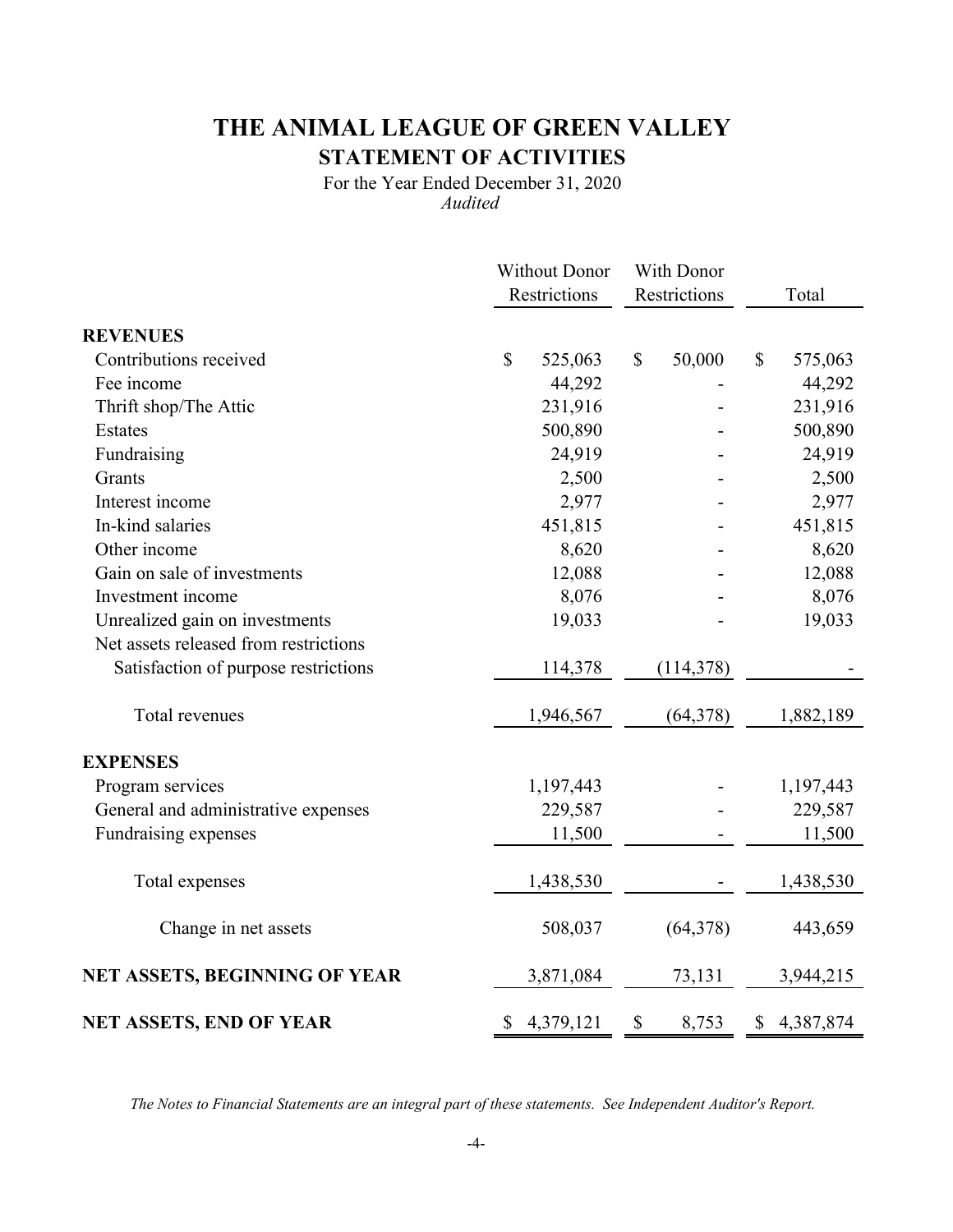## **THE ANIMAL LEAGUE OF GREEN VALLEY STATEMENT OF ACTIVITIES**

For the Year Ended December 31, 2019 *Reviewed*

|                                       | <b>Without Donor</b>    | With Donor             |                         |
|---------------------------------------|-------------------------|------------------------|-------------------------|
|                                       | Restrictions            | Restrictions           | Total                   |
| <b>REVENUES</b>                       |                         |                        |                         |
| Contributions received                | $\mathbb{S}$<br>423,675 | $\mathbb{S}$<br>16,700 | $\mathbb{S}$<br>440,375 |
| Fee income                            | 54,866                  |                        | 54,866                  |
| Pima County                           | 70,132                  |                        | 70,132                  |
| Thrift shop/The Attic                 | 417,869                 |                        | 417,869                 |
| Estates                               | 660,538                 |                        | 660,538                 |
| Fundraising                           | 80,488                  |                        | 80,488                  |
| Grants                                | 28,033                  | 9,000                  | 37,033                  |
| Interest income                       | 2,036                   |                        | 2,036                   |
| In-kind salaries                      | 374,240                 |                        | 374,240                 |
| Other income                          | 4,047                   |                        | 4,047                   |
| Gain on sale of investments           | 2,107                   |                        | 2,107                   |
| Investment income                     | 991                     |                        | 991                     |
| Unrealized gain on investments        | 5,856                   |                        | 5,856                   |
| Net assets released from restrictions |                         |                        |                         |
| Satisfaction of purpose restrictions  | 92,752                  | (92, 752)              |                         |
| Total revenues                        | 2,217,630               | (67, 052)              | 2,150,578               |
| <b>EXPENSES</b>                       |                         |                        |                         |
| Program services                      | 1,495,739               |                        | 1,495,739               |
| General and administrative expenses   | 195,610                 |                        | 195,610                 |
| Fundraising expenses                  | 21,238                  |                        | 21,238                  |
| Total expenses                        | 1,712,587               |                        | 1,712,587               |
| Change in net assets                  | 505,043                 | (67, 052)              | 437,991                 |
| NET ASSETS, BEGINNING OF YEAR         | 3,366,041               | 140,183                | 3,506,224               |
| <b>NET ASSETS, END OF YEAR</b>        | 3,871,084<br>\$         | \$<br>73,131           | \$3,944,215             |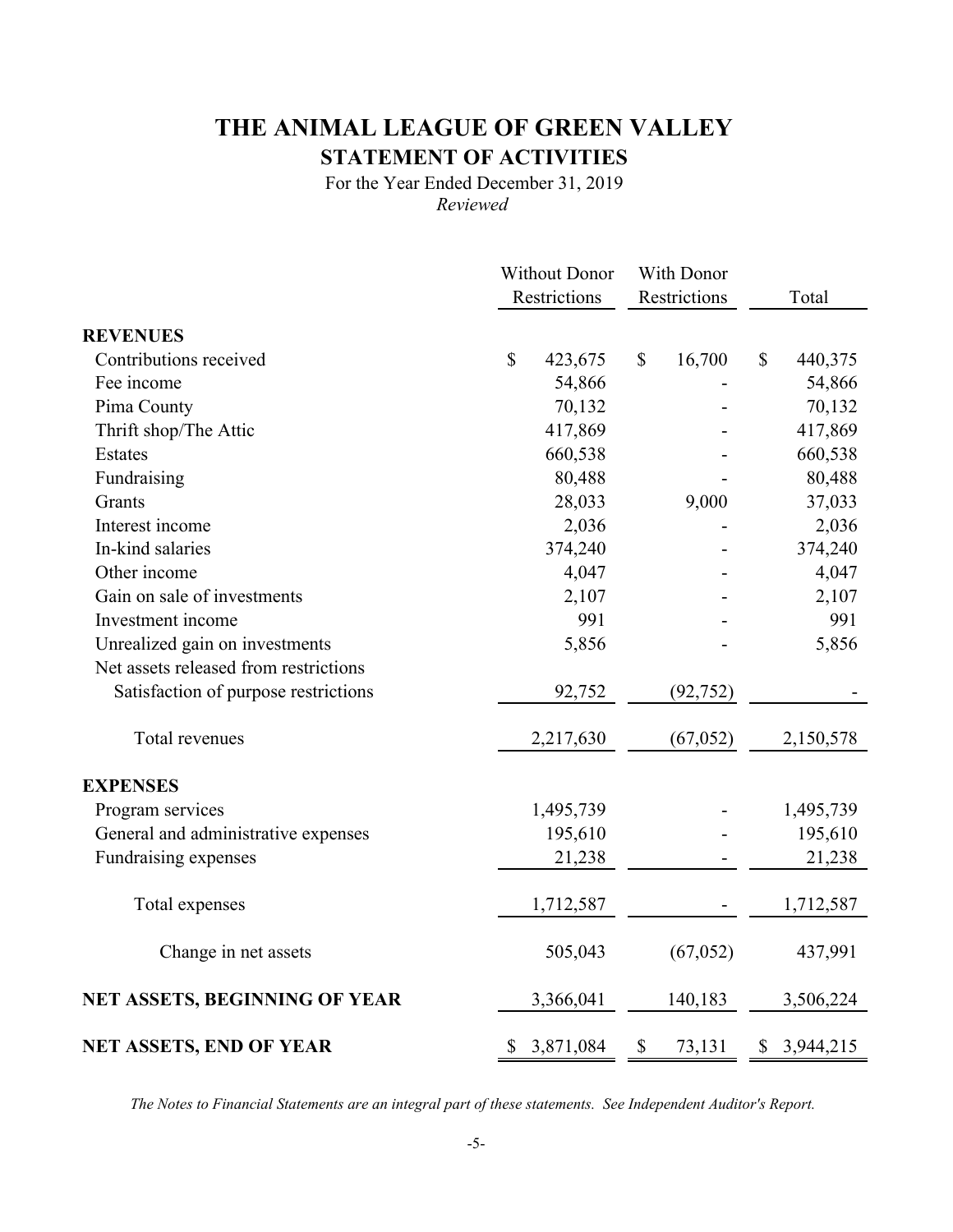## **THE ANIMAL LEAGUE OF GREEN VALLEY STATEMENT OF FUNCTIONAL EXPENSES**

For the Year Ended December 31, 2020

*Audited*

|                                         |              | Program     | General and    |         |              |        |              |             |
|-----------------------------------------|--------------|-------------|----------------|---------|--------------|--------|--------------|-------------|
|                                         |              | Services    | Administrative |         | Fundraising  |        |              | Total       |
|                                         |              |             |                |         |              |        |              |             |
| Advertising                             | $\mathbb{S}$ | 18,848      | $\mathbb{S}$   | 6,282   | $\mathbb{S}$ |        | $\mathbb{S}$ | 25,130      |
| Animal food                             |              | 26,920      |                |         |              |        |              | 26,920      |
| Animal medical                          |              | 570,481     |                |         |              |        |              | 570,481     |
| <b>Bank</b> charges                     |              |             |                | 4,159   |              |        |              | 4,159       |
| Cleaning expenses                       |              | 17,550      |                | 5,850   |              |        |              | 23,400      |
| Depreciation expense                    |              | 84,922      |                | 28,307  |              |        |              | 113,229     |
| Dog training                            |              | 1,367       |                |         |              |        |              | 1,367       |
| Estate expenses                         |              |             |                | 16,285  |              |        |              | 16,285      |
| Fundraising expense                     |              |             |                |         |              | 11,500 |              | 11,500      |
| In-kind salaries expense                |              | 338,861     |                | 112,954 |              |        |              | 451,815     |
| Insurance                               |              | 9,571       |                | 3,190   |              |        |              | 12,761      |
| Materials and supplies                  |              | 20,661      |                | 6,887   |              |        |              | 27,548      |
| Miscellaneous                           |              | 1,334       |                | 445     |              |        |              | 1,779       |
| Pet grooming                            |              | 58          |                |         |              |        |              | 58          |
| Postage                                 |              | 2,024       |                | 675     |              |        |              | 2,699       |
| Printing and photo expense (newsletter) |              | 21,793      |                | 7,264   |              |        |              | 29,057      |
| Professional fees                       |              |             |                | 11,306  |              |        |              | 11,306      |
| Rent expense                            |              | 13,979      |                | 4,659   |              |        |              | 18,638      |
| Repairs and maintenance                 |              | 24,529      |                | 8,176   |              |        |              | 32,705      |
| Storage                                 |              | 649         |                | 216     |              |        |              | 865         |
| Telephone                               |              | 7,215       |                | 2,405   |              |        |              | 9,620       |
| Thrift store expense                    |              | 5,096       |                |         |              |        |              | 5,096       |
| Volunteer appreciation                  |              | 2,483       |                | 827     |              |        |              | 3,310       |
| <b>Utilities</b>                        |              | 29,102      |                | 9,700   |              |        |              | 38,802      |
| Total                                   |              | \$1,197,443 | \$             | 229,587 | \$           | 11,500 |              | \$1,438,530 |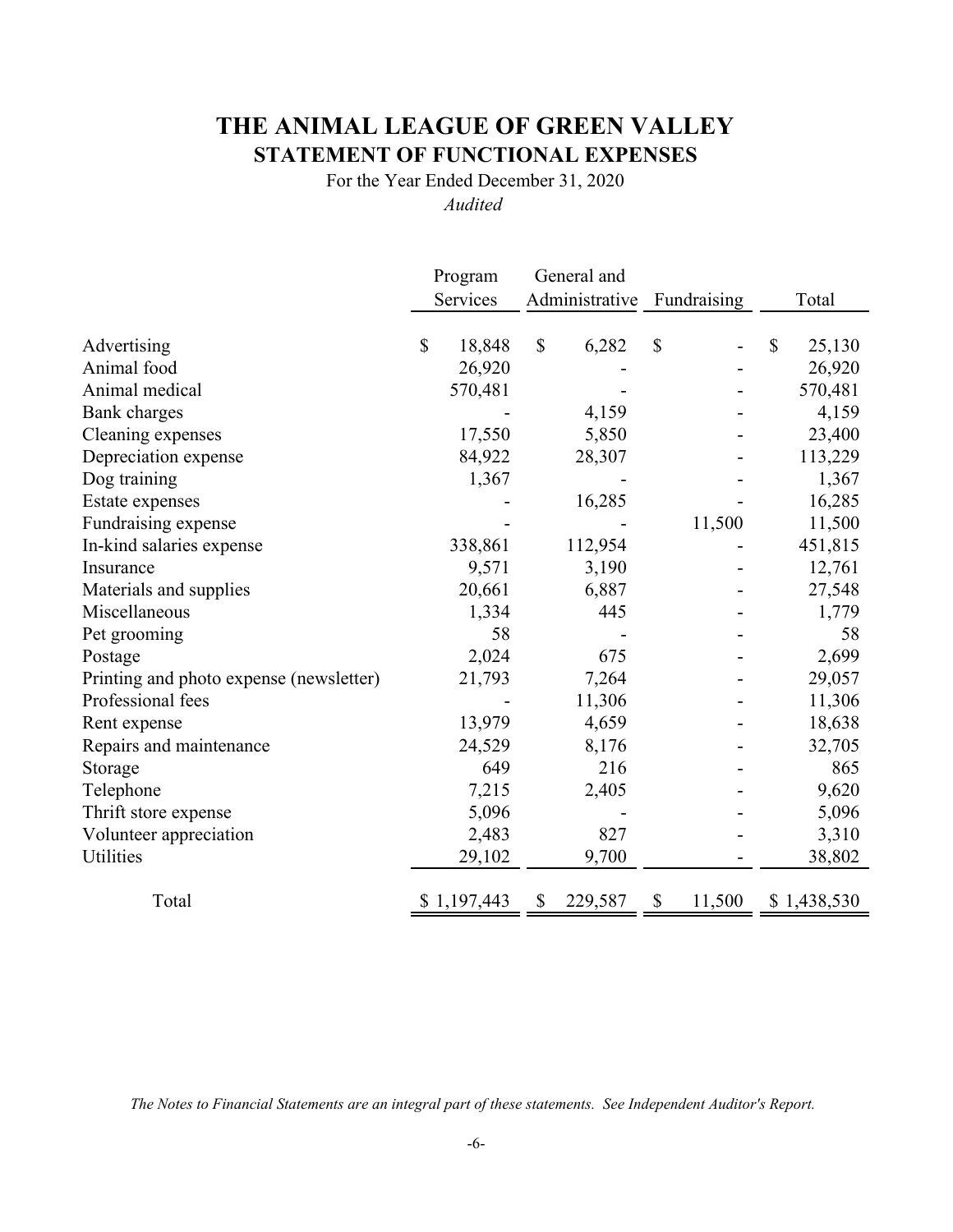## **THE ANIMAL LEAGUE OF GREEN VALLEY STATEMENT OF FUNCTIONAL EXPENSES**

For the Year Ended December 31, 2019 *Reviewed*

|                                         | Program  |             | General and   |                |    |             |              |             |
|-----------------------------------------|----------|-------------|---------------|----------------|----|-------------|--------------|-------------|
|                                         | Services |             |               | Administrative |    | Fundraising |              | Total       |
| Advertising                             | \$       | 23,297      | $\mathcal{S}$ | 7,766          | \$ |             | $\mathbb{S}$ | 31,063      |
| Animal food                             |          | 37,125      |               |                |    |             |              | 37,125      |
| Animal medical                          |          | 923,458     |               |                |    |             |              | 923,458     |
| <b>Bank</b> charges                     |          |             |               | 6,981          |    |             |              | 6,981       |
| Cleaning expenses                       |          | 17,888      |               | 5,962          |    |             |              | 23,850      |
| Depreciation expense                    |          | 82,322      |               | 27,441         |    |             |              | 109,763     |
| Fundraising expense                     |          |             |               |                |    | 21,238      |              | 21,238      |
| Dog training                            |          | 3,668       |               |                |    |             |              | 3,668       |
| In-kind salaries expense                |          | 280,680     |               | 93,560         |    |             |              | 374,240     |
| Insurance                               |          | 8,729       |               | 2,909          |    |             |              | 11,638      |
| Materials and supplies                  |          | 14,986      |               | 4,995          |    |             |              | 19,981      |
| Miscellaneous                           |          | 2,681       |               | 894            |    |             |              | 3,575       |
| Postage                                 |          | 2,114       |               | 704            |    |             |              | 2,818       |
| Printing and photo expense (newsletter) |          | 15,029      |               | 5,010          |    |             |              | 20,039      |
| Professional fees                       |          |             |               | 13,387         |    |             |              | 13,387      |
| Rent expense                            |          | 14,399      |               | 4,800          |    |             |              | 19,199      |
| Repairs and maintenance                 |          | 19,117      |               | 6,372          |    |             |              | 25,489      |
| Storage                                 |          | 706         |               | 235            |    |             |              | 941         |
| Telephone                               |          | 7,250       |               | 2,416          |    |             |              | 9,666       |
| Thrift store expenses                   |          | 5,752       |               |                |    |             |              | 5,752       |
| Volunteer appreciation                  |          | 3,041       |               | 1,013          |    |             |              | 4,054       |
| Utilities                               |          | 33,497      |               | 11,165         |    |             |              | 44,662      |
| Total                                   |          | \$1,495,739 | \$            | 195,610        | \$ | 21,238      |              | \$1,712,587 |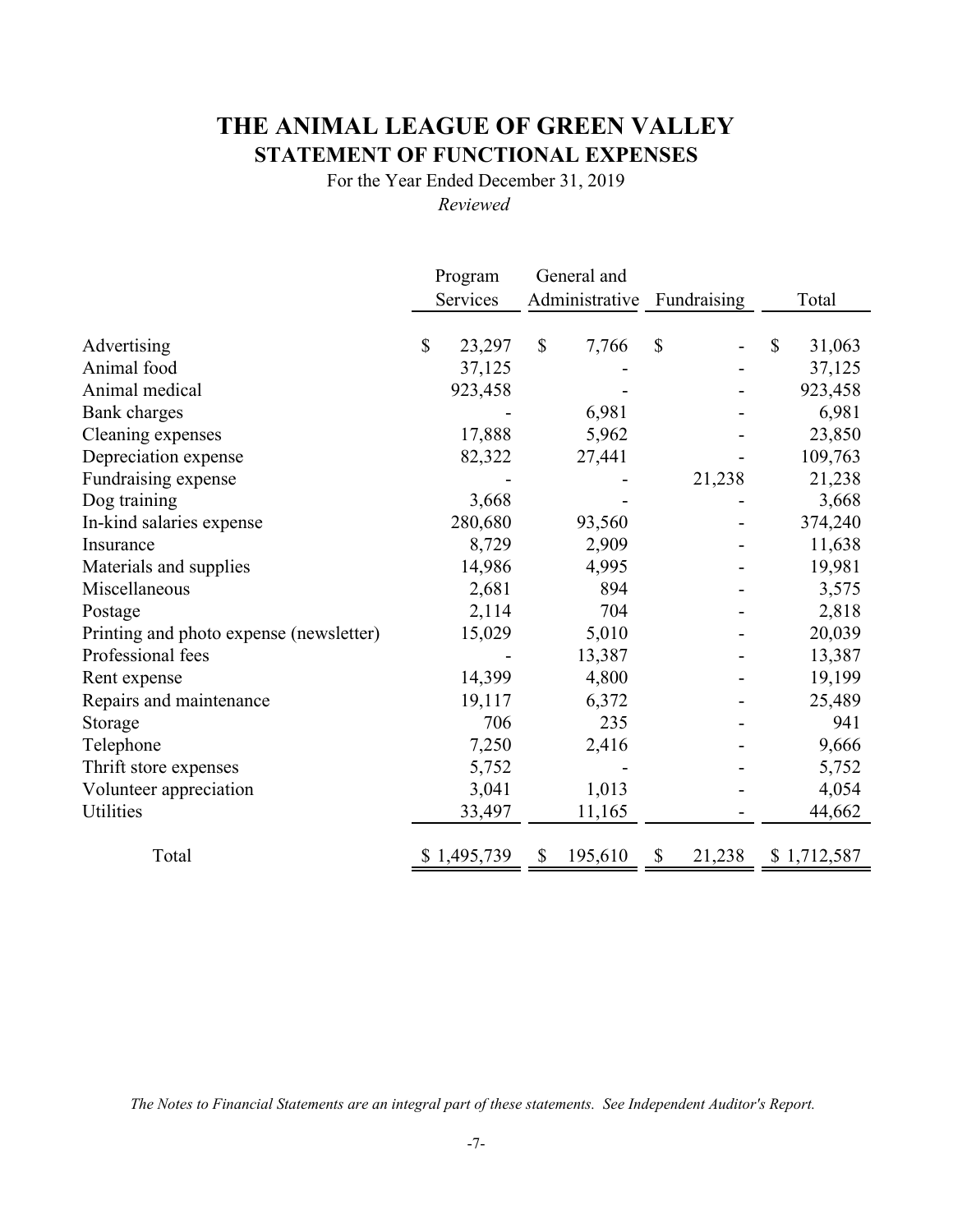## **STATEMENTS OF CASH FLOWS THE ANIMAL LEAGUE OF GREEN VALLEY**

For the Years Ended December 31, 2020 and 2019

|                                                                 | Audited<br>2020 | Reviewed<br>2019          |  |  |
|-----------------------------------------------------------------|-----------------|---------------------------|--|--|
| <b>CASH FLOWS FROM OPERATING ACTIVITIES</b>                     |                 |                           |  |  |
| Change in net assets                                            | \$<br>443,659   | $\mathbb{S}$<br>437,991   |  |  |
| Adjustments to reconcile net assets to net cash                 |                 |                           |  |  |
| provided by operating activities                                |                 |                           |  |  |
| Depreciation                                                    | 113,229         | 109,763                   |  |  |
| Unrealized gains on investments                                 | (19,033)        | (5,856)                   |  |  |
| Realized gains on investments                                   | (12,088)        | (2,107)                   |  |  |
| Increase (decrease) in cash resulting from changes in           |                 |                           |  |  |
| Accounts receivable                                             | 18,594          | 7,811                     |  |  |
| Prepaid expenses                                                | (3,025)         | 1,164                     |  |  |
| Accounts payable                                                | (57,077)        | (946)                     |  |  |
| Net cash provided by operating activities                       | 484,259         | 547,820                   |  |  |
| <b>CASH FLOWS FROM INVESTING ACTIVITIES</b>                     |                 |                           |  |  |
| Purchase of property and equipment                              | (22,761)        | (37, 025)                 |  |  |
| Sale of investments                                             | 630,348         | 7,338                     |  |  |
| Sale of donated stock                                           | 42,781          |                           |  |  |
| Purchase of investments                                         | (1,325,509)     | (55,340)                  |  |  |
| Net cash used by investing activities                           | (675, 141)      | (85,027)                  |  |  |
| Net increase (decrease) in cash, cash equivalents,              |                 |                           |  |  |
| and board-designated cash                                       | (190, 882)      | 462,793                   |  |  |
| CASH, CASH EQUIVALENTS,<br>AND CASH RESERVES, BEGINNING OF YEAR | 1,351,064       | 888,271                   |  |  |
| <b>CASH, CASH EQUIVALENTS,</b>                                  |                 |                           |  |  |
| AND CASH RESERVES, END OF YEAR                                  | \$1,160,182     | \$1,351,064               |  |  |
| <b>SUPPLEMENTAL INFORMATION</b>                                 |                 |                           |  |  |
| In-kind services                                                | 451,815<br>\$   | 374,240<br>\$             |  |  |
| Donated stock                                                   | (13,970)<br>\$  | (43, 024)<br>$\mathbb{S}$ |  |  |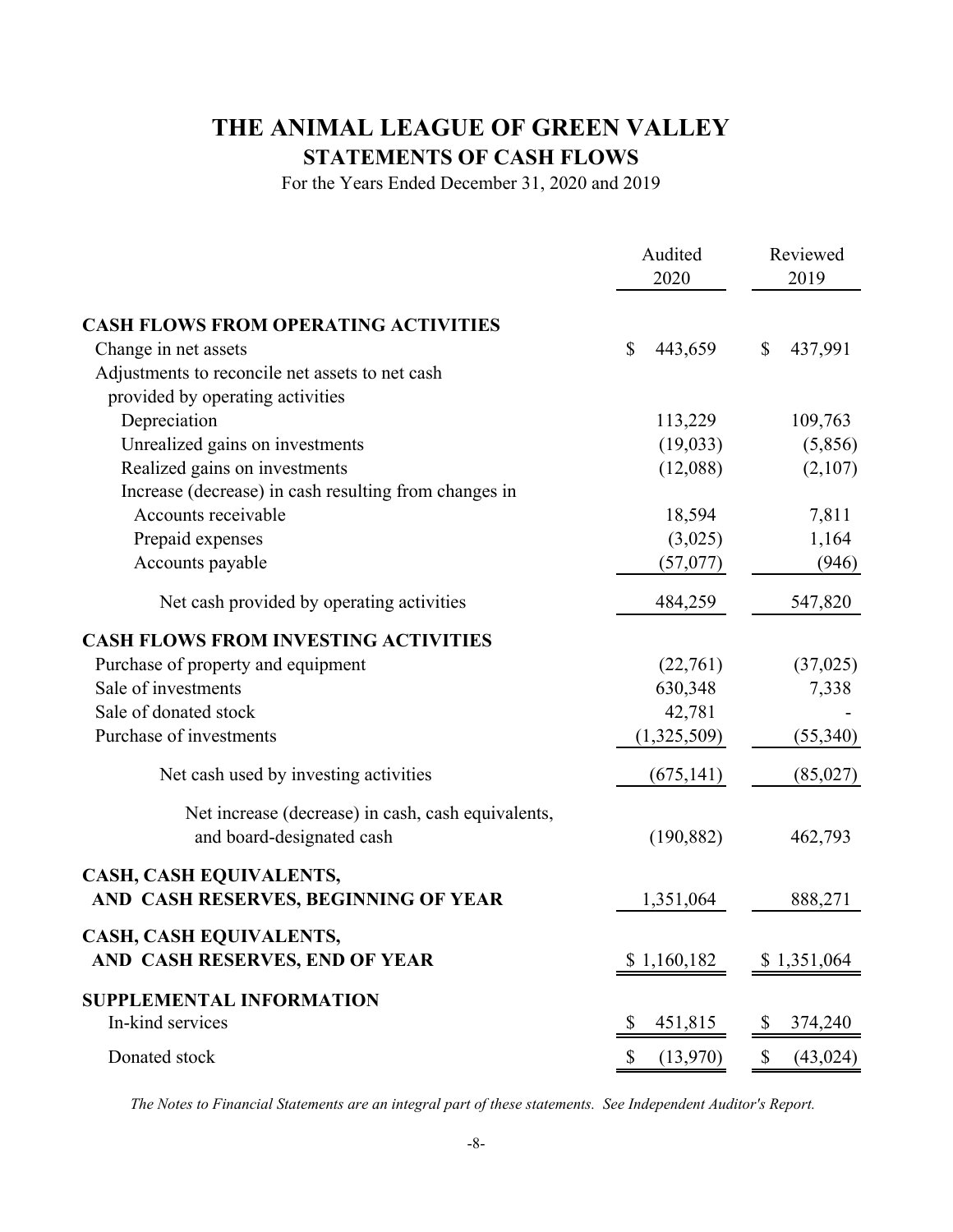## **THE ANIMAL LEAGUE OF GREEN VALLEY NOTES TO FINANCIAL STATEMENTS**

December 31, 2020 and 2019

## **1. ORGANIZATION AND SUMMARY OF SIGNIFICANT ACCOUNTING POLICIES**

#### *Nature of Operations*

The Animal League of Green Valley (the "League") was incorporated under the laws of the State of Arizona on April 25, 1984 to promote and provide for the humane treatment of companion dogs and cats in the greater Green Valley/Sahuarita area and to provide life care for dogs and cats that survive their owners. The League applied for and was granted tax exempt status on October 15, 1985.

## *Basis of Presentation*

The financial statements are presented in accordance with Financial Accounting Standards Board ("FASB") Accounting Standards Codification ("ASC") 958-205, Not-for-Profit Entities, Presentation of Financial Statements. During 2018, the League adopted the provisions of Accounting Standards Update ("ASU") 2016-14: Not-for-Profit Entities (Topic 958) Presentation of Financial Statements of Not-for-Profit Entities, which improves the current net asset classification and the related information presented in the financial statements and notes about the League's liquidity, financial performance, and cash flows.

Net assets are now presented in two classifications, as follows:

- Net assets with donor restrictions restrictions may be either time related or purpose related.
- Net assets without donor restrictions.

## *Revenue Recognition*

Revenue from Exchange Transactions: the League recognizes revenue in accordance with Financial Accounting Standards Board (FASB) Accounting Standards Update (ASU) 2014-09, Revenue from Contracts with Customers, as amended. ASU 2014-09 applies to exchange transactions with customers that are bound by contracts or similar arrangements and establishes a performance obligation approach to revenue recognition. The League records the following exchange transaction revenue in its statements of activities and changes in net assets for the years ending December 31, 2020 and 2019:

The League operates a thrift shop which sells items that are donated to the League by the public. The League does not record a value in the financial records for the donation of items for the thrift shop, and the League believes that the value of any inventory of items for sale at the thrift shop at December 31, 2020 and 2019 would not be material to these financial statements. Thrift shop revenue is recognized as items are sold to customers. The League does not extend credit, therefore, there is no contract receivables related to the thrift shop.

#### *(continued)*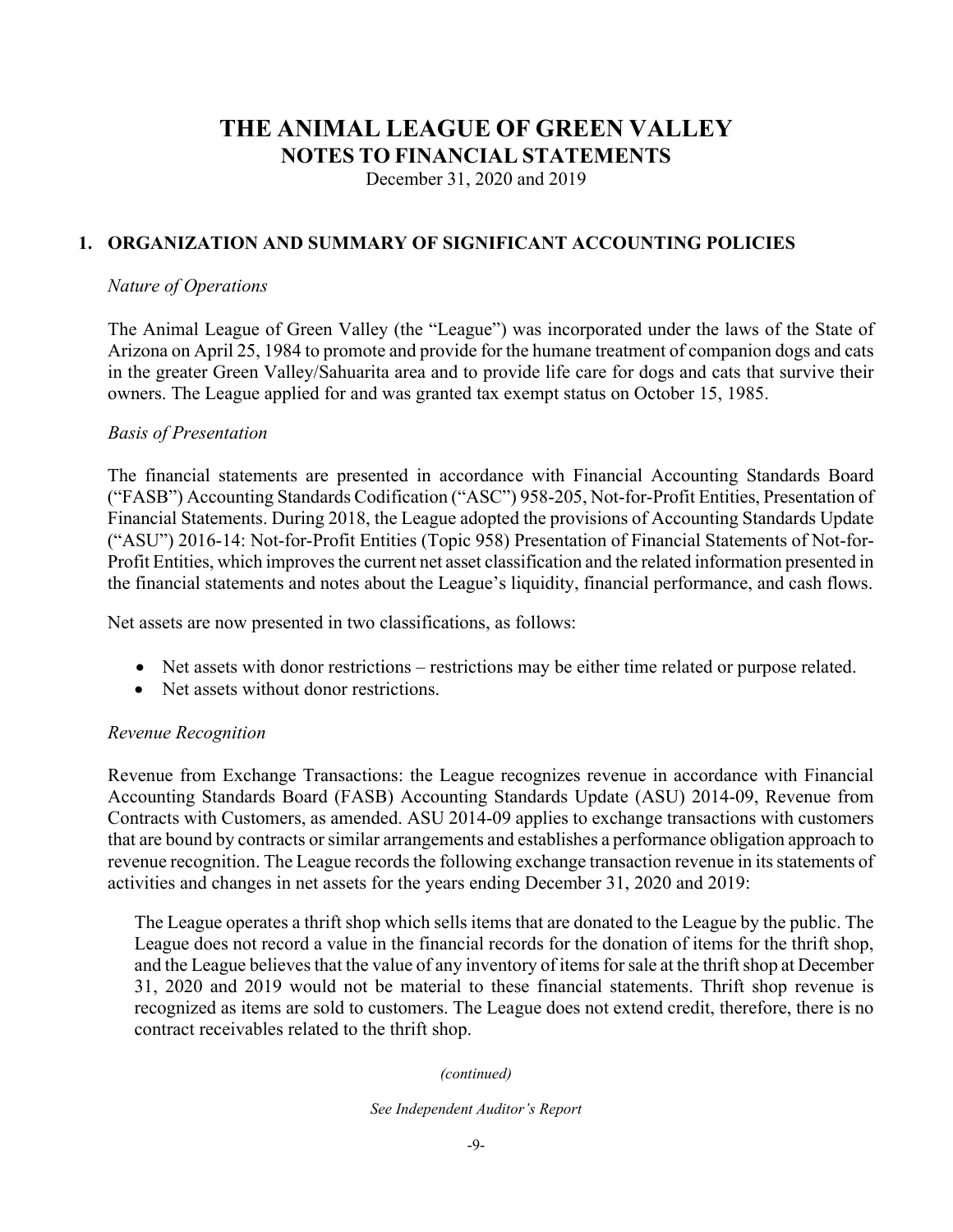The League charges fees for the adoption of animals. These fees are required to be paid in full upon the acceptance of the adoption application and the customer accepting the animal being adopted. The League does not extend credit, therefore, there is no contract receivables related to the adoption activity.

Analysis of various provisions of this standard resulted in no significant changes in the way the League recognizes revenue and, therefore, no changes to the previously issued reviewed financial statements were required on a retrospective basis. The presentation and disclosures of revenue have been enhanced in accordance with the standard.

## *Donated Services*

Amounts are reported in the financial statements for voluntary donations of services when those services create or enhance non-financial assets or require specialized skills provided by individuals possessing those skills and which would be typically purchased if not provided by donation. For the year ended December 31, 2020, in-kind revenue and expense totaled \$451,815 (\$374,240 for 2019). Volunteers also provided approximately 100,510 hours related to the shelter operations and administration of the shelter during 2020, the value of which is not included in these financial statements because it does not meet the standard for inclusion in the financial standards.

## *Property and Equipment*

The League capitalizes all expenditures in excess of \$2,500 for property and equipment at cost. Contributed property and equipment are recorded at the estimated fair value at the date of donation. Certain donated services are capitalized as improvements when those services enhance the value of assets. Depreciation is provided using the straight-line method with a full-month convention over the estimated useful lives of the respective assets. Depreciation expense for the year ended December 31, 2020 was \$113,229 (\$109,763 for 2019). Upon sale or retirement of depreciable properties, the related cost and accumulated depreciation are removed from the accounts. All gains or losses are reflected in revenue in the year of disposition. Routine repairs and maintenance are expensed as incurred.

## *Income Taxes*

The League is organized as an Arizona nonprofit corporation and has been recognized by the Internal Revenue Service ("IRS"), as exempt from federal income taxes under Section 501(a) of the Internal Revenue Code, as an organization described in Section  $501(c)(3)$ , which qualifies for the charitable contribution deduction under Section 170(b)(1)(A)(vi) and (viii), and has been determined not to be a private foundation under Sections 509(a)(1) and (3), respectively. The League is annually required to file a Return of Organization Exempt from Income Tax (Form 990) with the IRS. In addition, the League is subject to income tax on net income that is derived from business activities that are unrelated to their exempt purposes. The League has determined it is not subject to unrelated business income tax and has not filed an Exempt Organization Business Income Tax Return (Form 990-T) with the IRS.

#### *(continued)*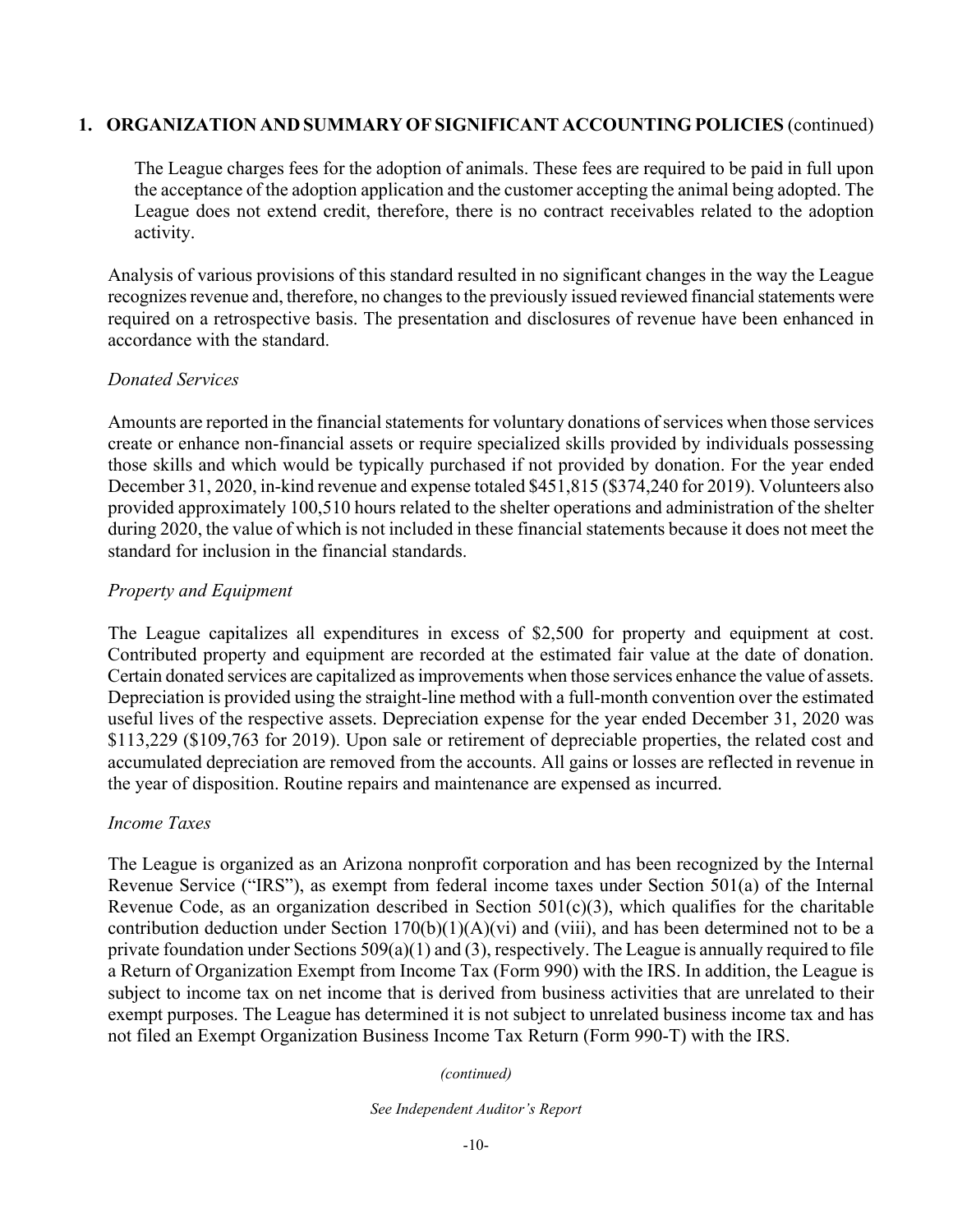The League believes that it has appropriate support for any tax positions taken affecting its annual filing requirements and, as such, does not have any uncertain tax positions that are material to the financial statements. The League would recognize future accrued interest and penalties related to unrecognized tax benefits and liabilities in income tax expense if such interest and penalties are incurred.

## *Cash, Cash Equivalents and Cash Reserves*

Cash and cash equivalents include all unrestricted and cash reserve balances and highly liquid investments with an original maturity of three months or less.

## *Cash Reserves*

Board-designated operating reserves are a portion of the accumulation of unrestricted surpluses that are available for use at the discretion of the League's board. The operating reserve increases the League's ability to absorb or respond to temporary changes in its environment or circumstances.

## *Advertising Costs*

 Costs incurred for producing and communicating non-direct advertising are expensed when incurred. Costs incurred for direct response advertising is capitalized and amortized over its estimated useful life. No advertising costs were capitalized at December 31, 2020 and 2019. Total advertising costs for the year ended December 31, 2020 were \$25,130 (\$31,063 for 2019).

## *Use of Estimates*

 The preparation of financial statements in conformity with United States generally accepted accounting principles requires management to make estimates and assumptions that affect the reported amounts of assets and liabilities and disclosure of contingent assets and liabilities at the date of the financial statements and the reported amounts of contributions, revenues and gains and expenses during the reporting period. Actual results could differ from those estimates.

## *Accounts Receivable*

 Accounts receivable is for amounts invoiced to Pima County for an agreement for a spaying and neutering program. The carrying amount of accounts receivable is reduced by a valuation allowance that reflects management's best estimate of amounts that will not be collected. The allowance for doubtful accounts is based on management's assessment of the collectability of the account and the aging of the account. At December 31, 2020 and 2019, management estimated all receivables to be collectible. As of 2020, Pima County no longer reimburses for spay and neutering as the League's zip code is no longer covered under this program.

#### *(continued)*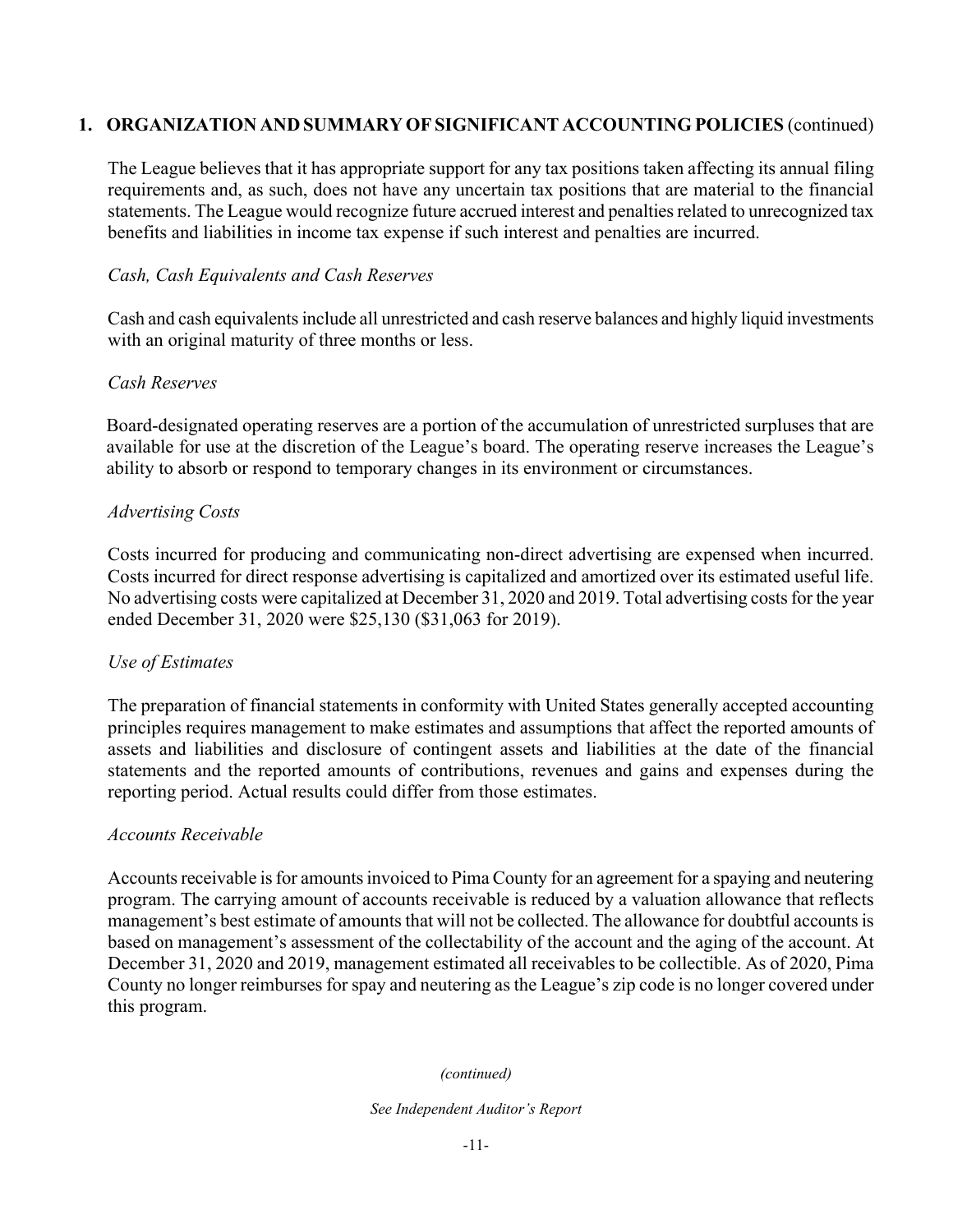## *Inventory*

 The League carries inventory for the thrift store, and The Attic, at no value. All items in the thrift store are donated and are handled by volunteers, resulting in no cost basis. The League has no repair facility, so no costs are incurred to bring the items to saleable condition. A fair market value is not reported since donated items do not have a readily available market or comparable price structure. Furthermore, items not sold within a short time are discarded as having no value.

## *Functional Allocation of Expenses*

 The costs of providing the various programs and other activities are summarized on a functional basis. Accordingly, costs are allocated among the programs and supporting services benefited. Expenses that can be identified with a special program or support service are allocated directly according to their natural expense classification. Expenses that are common to several functions are allocated based on management's estimate of the efforts expended.

## *Board Designated Funds*

The Board of Directors designated a reserve account during 2015 at a bank for the financial operation and security of the League. As of December 31, 2020, the balance in that account was no longer designated a reserve account by the Board. As of December 31, 2019 the balance was \$152,599.

## *Reclassifications*

Certain amounts in the prior-year financial statements have been reclassified for comparative purposes to conform with the presentation in the current-year financial statements. The reclassifications had no effect on either change in the net assets for the year ended December 31, 2019 or on the net assets as of that date.

*(continued)*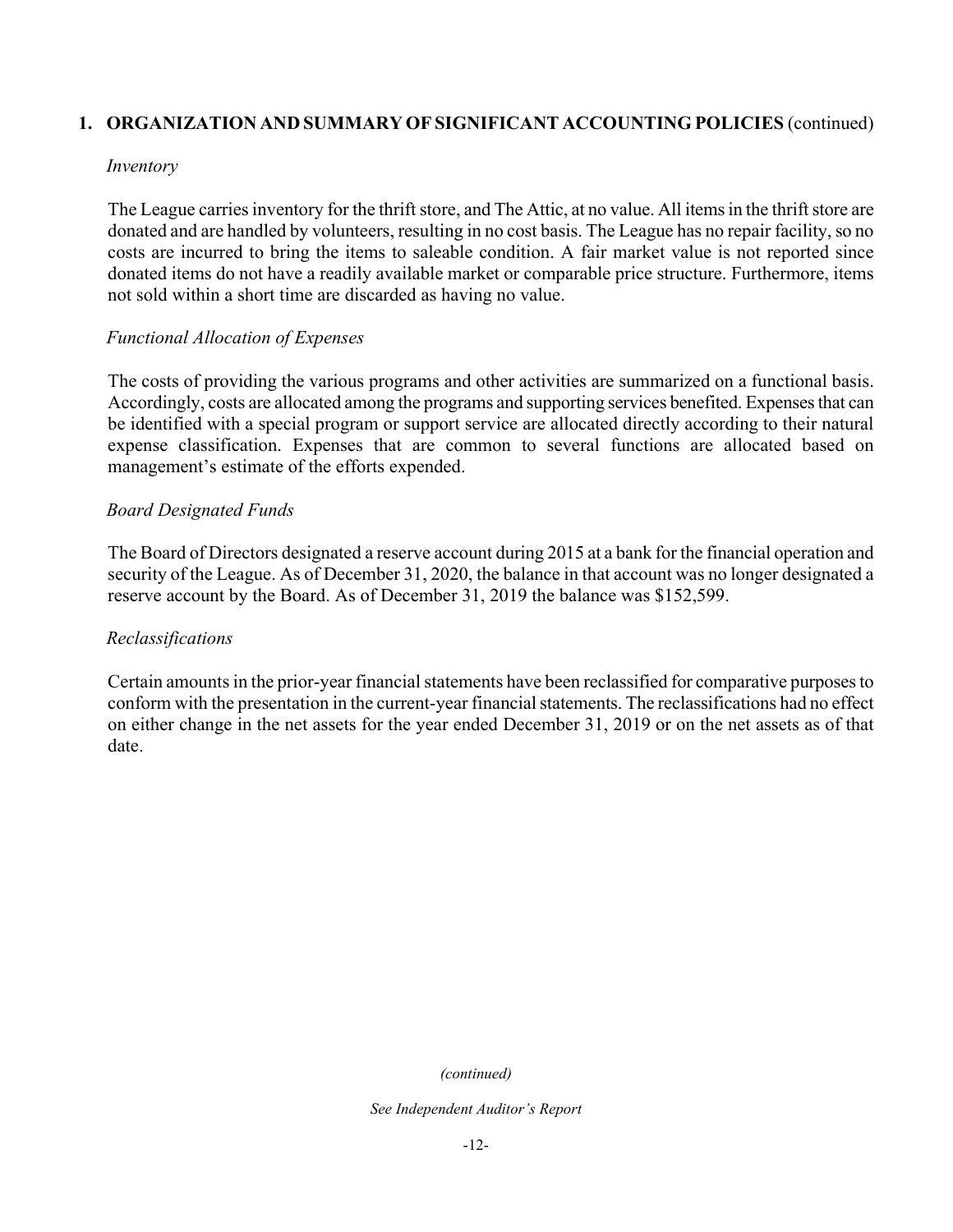*Recent Accounting Pronouncements* 

#### Leases

In February 2016, the Financial Accounting Standards Board issued ASU No. 2016-02, Leases (Topic 842), that will supersede the current lease requirements. The ASU requires lessees to recognize a right-of-use asset and related lease liability for all leases, with a limited exception for short-term leases. Leases will be classified as either financing or operating, with the classification affecting the pattern of expense recognition in the statement of operations. Currently, leases are classified as either capital or operating, with only capital lease obligations recognized on the statement of financial position. Lessor accounting under the new standard will remain similar to lessor accounting under current GAAP. The reporting of lease-related expenses in the statements of activities and cash flows will be generally consistent with the current guidance. The new lease guidance will be effective for the League's year ending December 31, 2022, and will be applied using a modified retrospective transition method to the beginning of the earliest period presented. The effect of applying the new lease guidance on the financial statements has not yet been determined.

## **2. LIQUIDITY AND AVAILABILITY OF FUNDS**

The League's financial assets available for general expenditure, that is, without donor or other restrictions limiting their use, within one year of the statement of financial position date, are as follows.

|                                                                                              | 2020        |             |
|----------------------------------------------------------------------------------------------|-------------|-------------|
| Financial assets at year-end:                                                                |             |             |
| Cash and cash equivalents                                                                    | \$1,160,182 | \$1,125,318 |
| Accounts receivable                                                                          |             | 18,594      |
| Total financial assets                                                                       | 1,160,182   | 1,143,912   |
| Less amounts not available to be used within one year:<br>Net assets with donor restrictions |             | 73,131      |
| Financial assets available to meet general expenditures<br>over the next twelve months       | ,160,182    | \$1,070,781 |

#### *(continued)*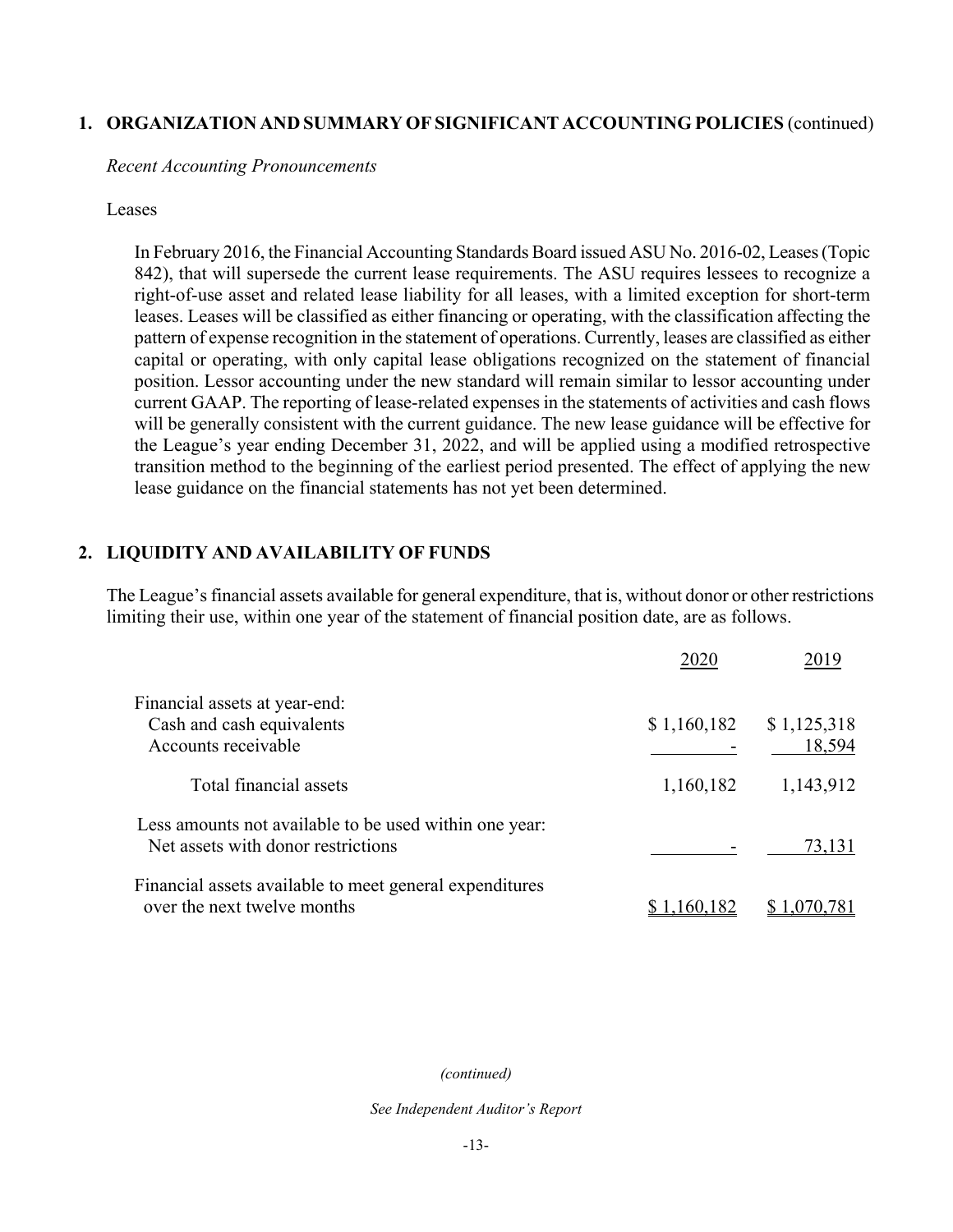## **2. LIQUIDITY AND AVAILABILITY OF FUNDS** (continued)

As part of the League's liquidity management plan, it has a policy to structure its financial assets to be available as its general expenditures, liabilities, and other obligations come due. Occasionally, the Board designates a portion of any operating surplus to its operating reserve, which was \$0 and \$152,599 at December 31, 2020 and 2019, respectively.

## **3. CASH, CASH EQUIVALENTS, AND RESTRICTED CASH**

Balances on deposit are insured by the Federal Deposit Insurance Corporation ("FDIC") up to specified limits. Balances in excess of such limits are uninsured. At December 31, 2020, the League had approximately \$515,000 of deposits in excess of federally insured limits (\$479,000 at December 31, 2019).

The following table provides a reconciliation of cash, cash equivalents, and restricted cash reported within the statement of financial position that sum to the total of the same such amounts shown in the statement of cash flows at December 31.

|                                                                   |             | 2019                   |
|-------------------------------------------------------------------|-------------|------------------------|
| Cash and cash equivalents<br>Restricted cash and cash equivalents | \$1,160,182 | \$1,125,318<br>225,746 |
| Total cash, cash equivalents, and<br>restricted cash              | .160,182    |                        |

## **4. ACCOUNTS RECEIVABLE**

At December 31, 2020 and 2019, no allowance was considered necessary. The total loss, if all parties fail to perform and collection efforts prove to be ineffective, is the stated balance of \$0 at December 31, 2020 (\$18,594 for 2019).

## **5. INVESTMENTS**

Investments consist of equity securities and mutual funds. At December 31, 2020, management does not believe there has been any permanent impairment to the investments. The cost and fair value of the investments were as follows:

*(continued)*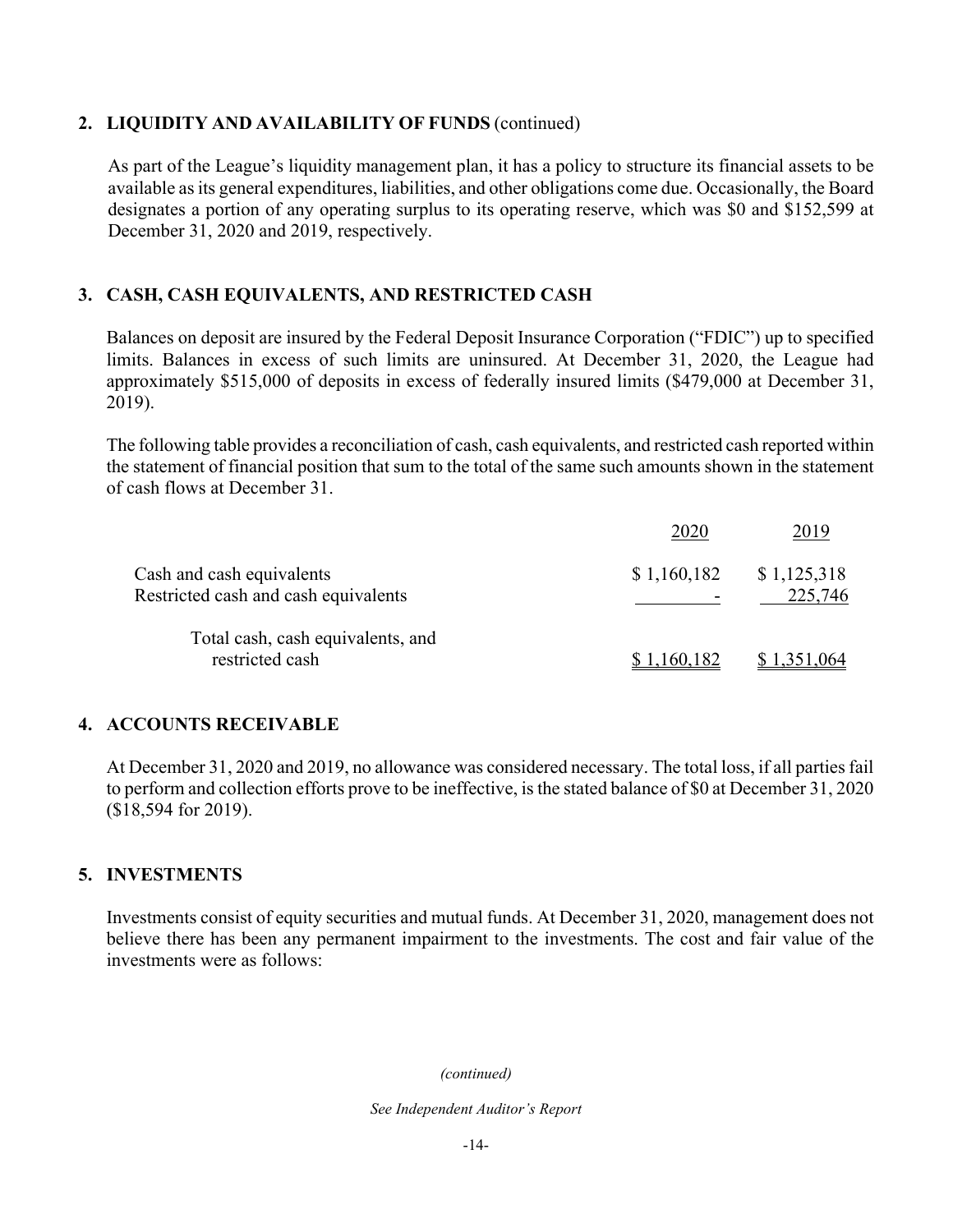## **5. INVESTMENTS** (continued)

|                                                                              | 2020                    | 2019                  |
|------------------------------------------------------------------------------|-------------------------|-----------------------|
| Cost, reinvestment of dividends and realized gains<br>Gross unrealized gains | \$<br>734,985<br>19,033 | \$<br>64,661<br>5,856 |
| Fair value                                                                   | 754,018<br>$\mathbf S$  | 70,517                |
| <b>6. PROPERTY AND EQUIPMENT</b>                                             |                         |                       |
| Property and equipment consist of the following:                             |                         |                       |
|                                                                              | 2020                    | <u>2019</u>           |
| Land                                                                         | \$<br>111,692           | 111,692<br>\$         |
| Buildings and improvements                                                   | 3,346,495               | 3,346,495             |
| Furniture                                                                    | 21,926                  | 18,472                |
| Equipment                                                                    | 86,925                  | 80,512                |
| Computer hardware                                                            | 6,155                   | 6,155                 |
| Vehicle                                                                      | 90,932                  | 78,041                |

Vehicle 90,932 78,041

Total 3,664,125 3,641,367

Net property and equipment  $\frac{$ 2,490,425}{$ 2,490,425}$  \$ 2,580,893

Less accumulated depreciation (1,173,700) (1,060,474)

## **7. NET ASSETS WITH DONOR RESTRICTIONS**

Net assets with donor restrictions activity was as follows for the year ended December 31, 2020:

|                                                                              | Beginning<br>Balance |              | Contributions                                        | Releases |                                  | Ending<br>Balance |       |
|------------------------------------------------------------------------------|----------------------|--------------|------------------------------------------------------|----------|----------------------------------|-------------------|-------|
| Animal care for life<br>Dental fund for in-shelter animals<br>Surgical suite | 17,069<br>56,062     | $\mathbb{S}$ | $\overline{\phantom{a}}$<br>$\overline{a}$<br>50,000 |          | (17,069)<br>(47,309)<br>(50,000) | \$                | 8,753 |
| Total                                                                        | 73,131               |              | 50,000                                               |          | (114,378)                        |                   | 8,753 |

#### *(continued)*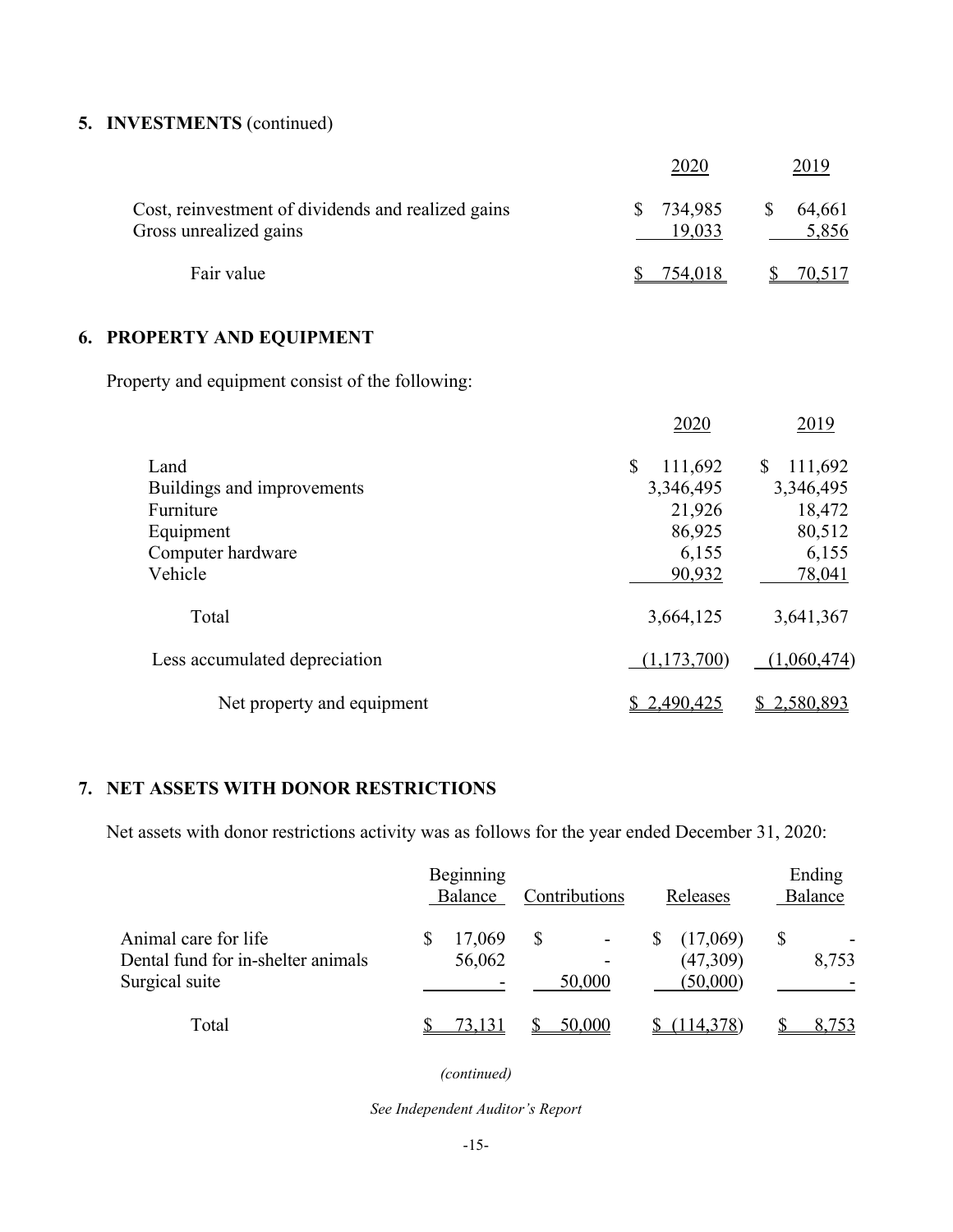## **7. NET ASSETS WITH DONOR RESTRICTIONS** (continued)

Net assets with donor restrictions activity was as follows for the year ended December 31, 2019:

|                                                            | Beginning<br>Balance<br>Contributions |                  |  |                                      |              | Releases              |  | Ending<br>Balance |  |
|------------------------------------------------------------|---------------------------------------|------------------|--|--------------------------------------|--------------|-----------------------|--|-------------------|--|
| Animal care for life<br>Dental fund for in-shelter animals |                                       | 73,627<br>66,556 |  | \$25,700<br>$\overline{\phantom{a}}$ | $\mathbb{S}$ | (82, 258)<br>(10.494) |  | 17,069<br>56,062  |  |
| Total                                                      |                                       |                  |  | 25.700                               |              |                       |  |                   |  |

During 2020, the donor of the dental fund authorized these restricted funds to be used for both cats and dogs as well as funding the animal care for life fund.

## **8. FAIR VALUE MEASUREMENTS**

U.S. Generally Accepted Accounting Principles establish a fair value hierarchy that prioritizes the inputs to valuation techniques used to measure fair value. This hierarchy consists of three broad levels: Level 1 inputs consists of unadjusted quoted prices in active markets for identical assets and have the highest priority, Level 2 inputs consist of observable inputs other than quoted prices for identical assets, and Level 3 inputs have the lowest priority. The League uses appropriate valuation techniques based on the available inputs to measure the fair value of its investments. When available, the League measures fair values using Level 1 inputs because they generally provide the most reliable evidence of fair value.

Level 1 Fair Value Measurements are based on quoted prices (unadjusted) in active markets for identical assets that the reporting entity has the ability to access at the measurement date. An active market for the assets is a market in which transactions for the asset occur with sufficient frequency and volume to provide pricing information on an ongoing basis.

Level 2 Fair Value Measurements are based on inputs other than quoted prices included within Level 1 that are observable for the asset, either directly or indirectly. If the asset has a specified (contractual) term, a Level 2 input must be observable for substantially the full term of the asset.

Level 3 Fair Value Measurements are based on unobservable inputs for the asset. Unobservable inputs shall be used to measure fair value to the extent that relevant observable inputs are not available, thereby allowing for situations in which there is little, if any, market activity for the assets at the measurement date. However, the fair value measurement objective remains the same, that is, an exit price from the perspective of a market participant that holds the asset. Therefore, unobservable inputs shall reflect the reporting entity's own assumptions about the assumptions that market participants would use in pricing the (including assumption about risk). Unobservable inputs shall be developed based on the best information available in the circumstances, which might include the reporting entity's own data.

#### *(continued)*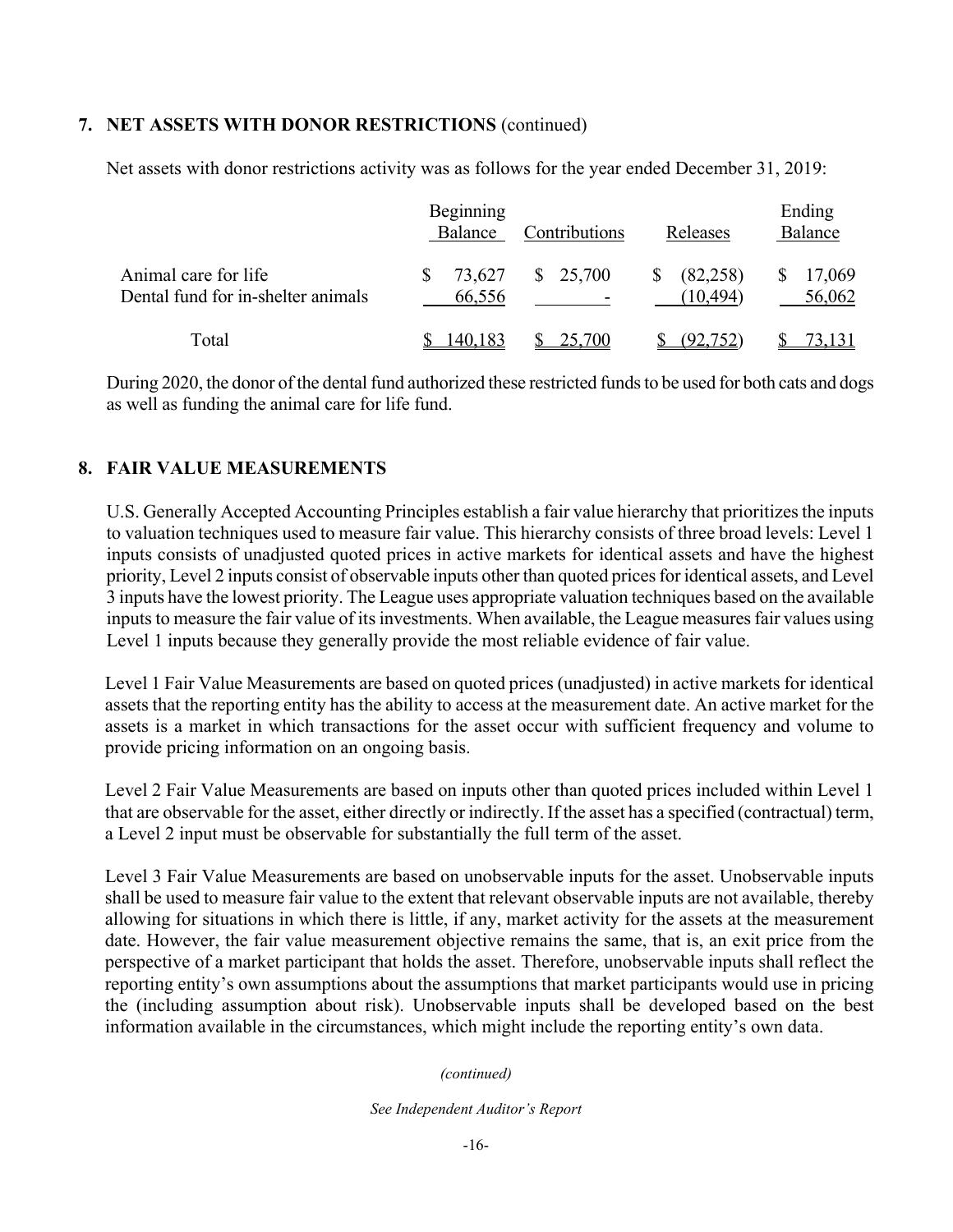## **8. FAIR VALUE MEASUREMENTS** (continued)

Fair value measurements were reported based on the following:

|                                   |                        | <b>Fair Value Measurements</b><br>at Reporting Date Using |                           |                             |
|-----------------------------------|------------------------|-----------------------------------------------------------|---------------------------|-----------------------------|
|                                   |                        | Quoted Prices in<br><b>Active Markets</b>                 | Significant<br>Observable | Significant<br>Unobservable |
|                                   | Fair Value             | <b>Identical Assets</b><br>(Level 1)                      | Inputs<br>(Level 2)       | Inputs<br>(Level 3)         |
| December 31, 2020<br>Mutual funds | 754,018<br>\$          | 754,018<br>\$                                             | \$                        | \$                          |
| Total                             | 754,018<br>S           | 754,018<br>S                                              | \$                        |                             |
|                                   |                        | <b>Fair Value Measurements</b><br>at Reporting Date Using |                           |                             |
|                                   |                        | Quoted Prices in                                          | Significant               | Significant                 |
|                                   |                        | <b>Active Markets</b><br><b>Identical Assets</b>          | Observable<br>Inputs      | Unobservable<br>Inputs      |
|                                   | Fair Value             | (Level 1)                                                 | (Level 2)                 | (Level 3)                   |
| December 31, 2019<br>Mutual funds | $\mathbb{S}$<br>43,789 | \$<br>43,789                                              | \$                        | \$                          |
| Equities                          | 26,728                 | 26,728                                                    |                           |                             |
| Total                             | 70,517<br>\$           | 70,517<br>\$                                              | \$                        |                             |

## **9. LEASES**

The League leases storage space at the monthly rent of \$1,600. The lease will expire in March 2020. Total rent expense was \$18,638 for the year ended December 31, 2020 (\$19,199 for 2019).

The League also rents various office equipment with total minimum monthly lease payments of approximately \$1,065. The leases expire through July 2023. Total rent expense related to these leases was \$12,809 and \$7,152 for the years ended December 31, 2020 and 2019, respectively.

#### *(continued)*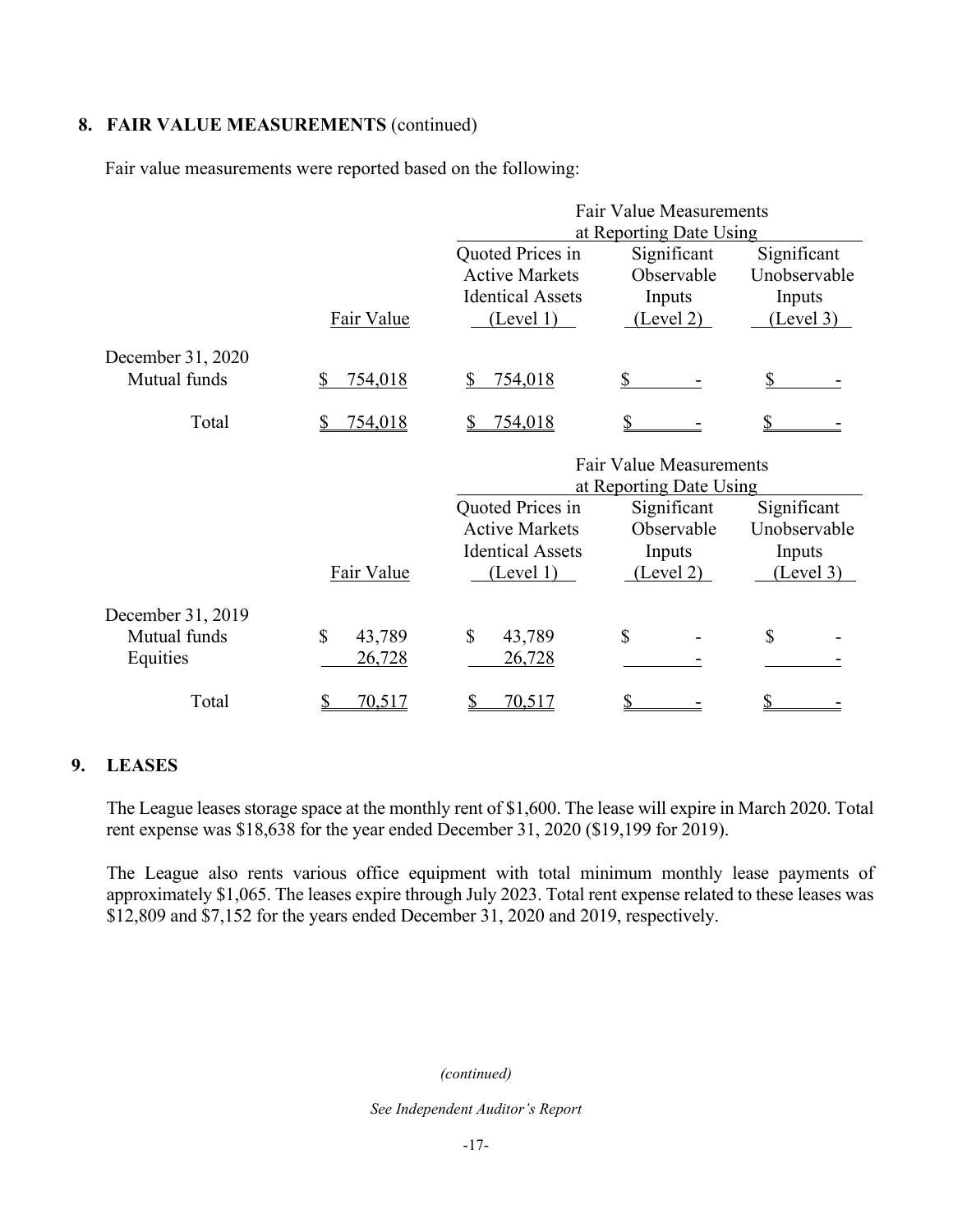#### **9. LEASES** (continued)

Future minimum lease payments under these leases are as follows for the years ending December 31:

| 2021<br>2022 | 4,944<br>\$<br>4,944 |
|--------------|----------------------|
| 2023         | 2,884                |
| Total        | 772<br><u>12,772</u> |

## **10. CONCENTRATIONS OF CREDIT RISK**

#### *Revenue*

The League is dependent on the sales from The Attic thrift shop. The Attic revenues made up 13% of the League's revenues for 2020 (20% for 2019). In past years, the League has received bequests and gifts from estates. Because of the nature of these bequests and gifts, it is not certain that amounts related to bequests and gifts from estates will be received each year.

#### *In-kind donations*

The League is a 100% volunteer run organization. In the event the League is unable to retain and recruit volunteers in the future, they would be required to hire and pay their workforce, which could significantly increase the League's salary and wage expense.

## **11. SIGNIFICANT ESTIMATES**

The functional allocation of expenditures is a significant estimate based on estimated levels of effort.

Management's estimate of the useful lives of the fixed assets acquired was based on management's experience with similar assets.

The League is 100% volunteer run. Donated in-kind salaries that require specialized skills provided by individuals possessing those skills and which would be typically purchased if not provided by donation and income have been reported at an estimated value. The amounts reported represent a significant estimate. During the years ended December 31, 2020 and 2019, donated services of \$451,815 and \$374,240, respectively, were recognized.

*(continued)*